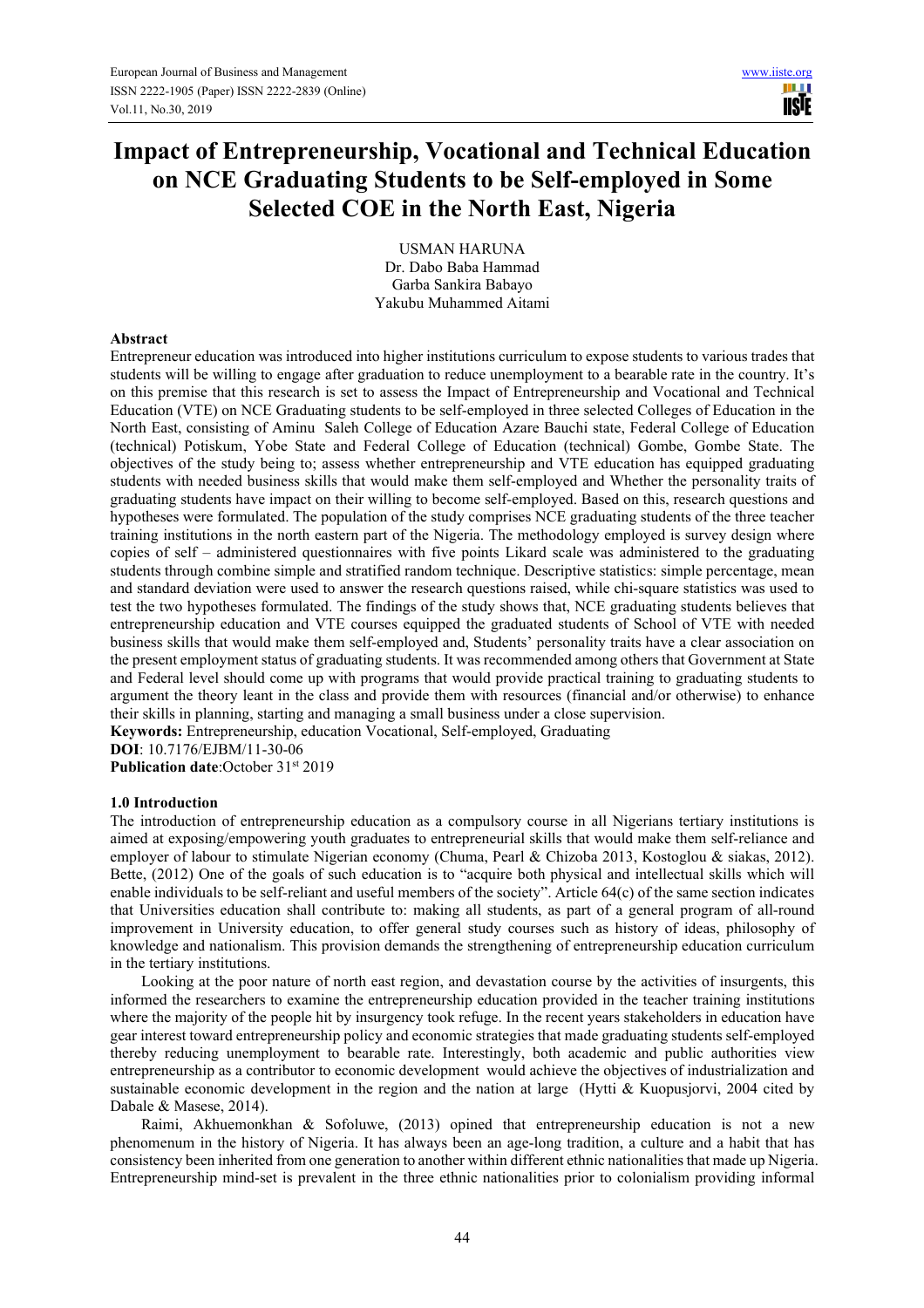entrepreneurship education. Encouragement of communal wealth creation and productive use of human resources was the product of informal entrepreneurship education that characterized the Western, Northern and Eastern regions before the introduction of formal entrepreneurship education curriculum in the tertiary institutions in Nigeria (Musa & Adewale, 2015).

The need for formal entrepreneurial mind-set in the Nigeria tertiary institutions has arisen mainly as a result of inability of government to provides quality jobs to our teaming graduates (Fasasi & Etegene,2009). This kind of creation of an environment for stimulation of entrepreneurial behaviour in the academic community is called Academic Entrepreneurship (Kostoglou & siakas, 2012).

Over the years, most Nigerian youths have graduated from the tertiary institutions wondering what to do next. This is largely, because the jobs for which they have spent their active part of their lives acquiring knowledge and skills are virtually non-existent. The entrepreneurship education was introduced to equip graduating students' with basic entrepreneurial skills in addition to other practical schemes that may be introduce to them, like, the National Youth Service Corps Scheme, the federal government efforts to create two million jobs every year and efforts of other agencies, (Babalala,2007 cited by Fasasi & Etegene,2009).

# **1.2 Statement of the Problem**

Students of Vocational and Technical institutions in Nigeria are expected after graduation to be sound in both theory and skill acquisition that would make them self-reliance. It is on this background that entrepreneurial education introduced in the higher institutions of learning in Nigeria. In recent time, de-cry of high rate of unemployment is at increase, mostly higher institutions graduates. This called for assessment of impact of entrepreneurial education and VTE on the graduates of higher institutions of learning in Nigeria. The introduction of entrepreneurship education ought to have ameliorated problem of unemployment in Nigeria but reverse is the case. The contributions of (Igbatigba, 2007, Fasai & Atejere 2009, and Fatoki & Chindoga 2011.) indicated that the curriculum itself and the lecturers do not encourage creativity, innovation and interest in mind of students. One of the obstacles to the success of an enterprise is lack of willingness to take risk. Fear of failure and embarrassment prevent people with ideas not to explore them and venture into a competitive stage.

There are numbers of studies conducted on the impact of entrepreneurship and VTE education on the graduates of higher institutions in Nigeria. For example, Musa and Adewale (2015), Kahinde and Adewuyi, (2015). There is none of these study that focused specifically on school of vocational and technical education of NCE awarding institutions. Thus, this study aimed at fill this Knowledge gap through an empirical study on the Impact of Entrepreneurship, Vocational and Technical Education on NCE Graduates to be self-employed in some Selected COE in the North East, Nigeria

# **1.3 Objective of the Study**

The purpose of this paper specifically is to find out the impact of entrepreneurship education on the NCE graduates of school of Vocational and Technical Education to be self-employed. Generally, the authors aimed to investigate:

- I. The impact of entrepreneurship education lectures on the graduating students' to be self-employed.
- II. Whether the personality traits of graduating students have impact on their willing to become selfemployed.

# **1.4 Research Questions**

Based on the objectives, the following research questions were formulated to serve as a guide to accomplish the research work:

- I. Whether entrepreneurship education has impact on the graduating students to be self-employed.<br>II. Are the personality traits of students have impact on their willingness to be self-employed
- Are the personality traits of students have impact on their willingness to be self-employed

# **1.5 Research Hypotheses**

Based on the objectives and the research questions formulated, the following null hypotheses will be tested: **HO1:** Entrepreneurship education has no significant impact on the graduating students of VTE, to be self-employed. **Ho2:** personality traits of graduating students do not influence their willingness to be self-employed.

# **2.0 Literature Review/Conceptual Framework**

#### **2.1 Theoretical Framework**

Theory is a fact/law that provides explanation of some aspects of the natural world. Entrepreneurship has many theories formulated by scholars on the field to guide and direct the players to achieve its goals. The study reviewed and based the following as underpinning for the study.

#### **Psychological Entrepreneurship Theories**

Simper (2011) pointed out in his review of empirical study, emphasizing on personal characteristics that define entrepreneurship. These personal characteristics are Personality traits need for achievement and locus of control.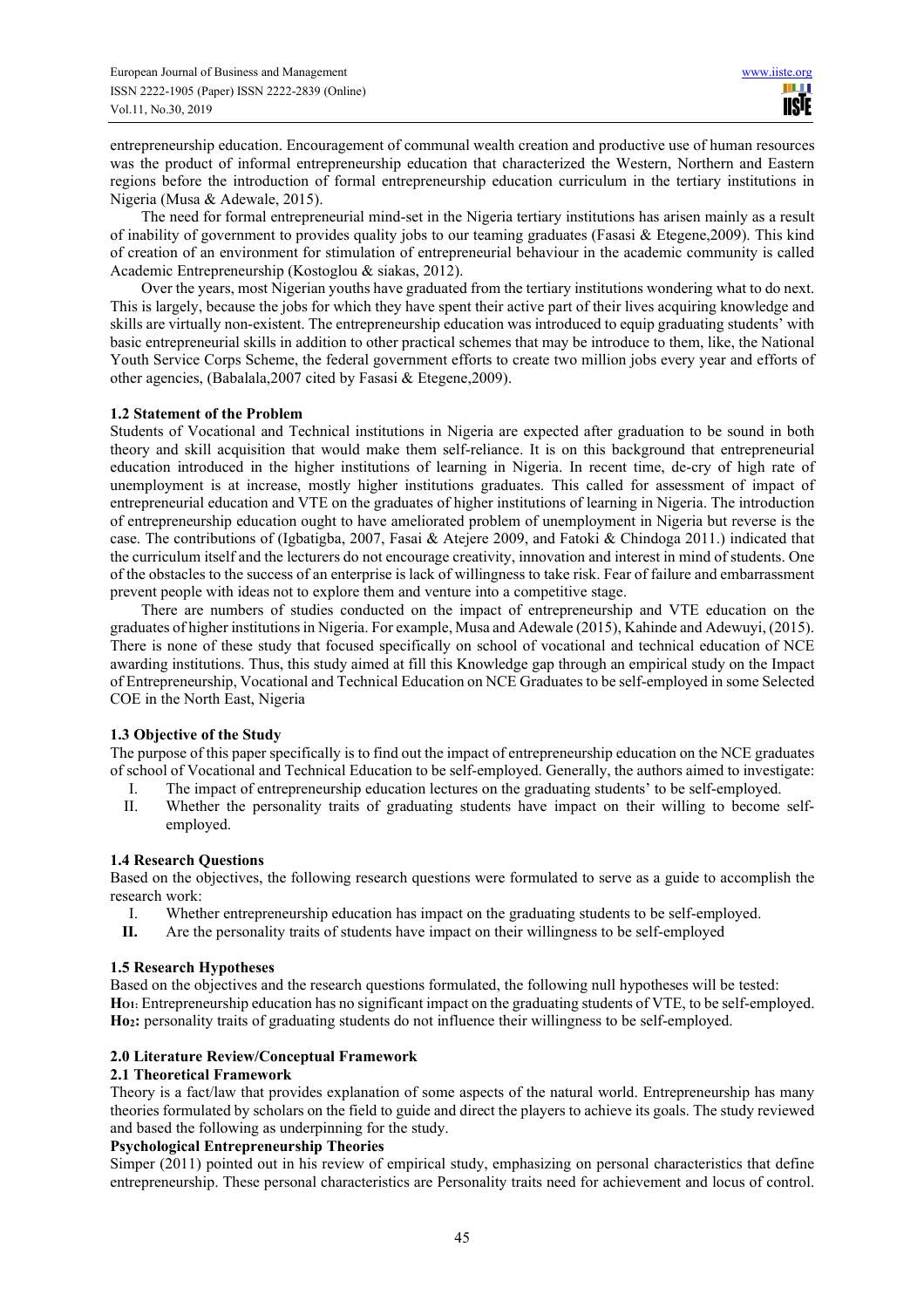In his empirical evidence presented three other new characteristics that have been found to be associated with entrepreneurial inclination. These are risk taking, innovativeness, and tolerance for ambiguity.

#### **Personality Traits theory:**

Personality traits are seen as "stable qualities that a person shows in most situations". To the trait theorists there are enduring inborn qualities or potentials of the individual that naturally make him an entrepreneur like qualities of risk-taking, leadership, motivation, and the ability to resolve crises. The characteristics give us a clue or an understanding of these traits or inborn potentials. In fact, explaining personality traits means making inference from behavior.

Kruger (2004) opined that some of the characteristics or behaviors associated with entrepreneurs are that they tend to be more opportunity driven (they nose around), demonstrate high level of creativity and innovation, and show high level of management skills and business know-how. They have also been found to be optimistic, emotionally resilient and have mental energy, they are hard workers, show intense commitment and perseverance, thrive on competitive desire to excel and win, tend to be dissatisfied with the status quo and desire improvement, entrepreneurs are also transformational in nature, who are life long learners and use failure as a tool and springboard. They also believe that they can personally make a difference, are individuals of integrity and above all visionary. He stressed that one the major criticism associated with this trait model is still not supported by research evidence. The only way to explain or claim that it exists is to look through the lenses of one's characteristics/behaviors and conclude that one has the inborn quality to become an entrepreneur.

# **Locus of Control**

Locus of control is an important aspect of personality. The concept was first introduced by Julian Rotter in the 1950s. Rotter refers to Locus of Control as an individual's perception about the underlying main causes of events in his/her life. In other words, a locus of control orientation is a belief about whether the outcomes of our actions are contingent on what we do (internal control orientation) or on events outside our personal control (external control orientation).

In this context the entrepreneur's success comes from his/her own abilities and also support from outside. The former is referred to as internal locus of control and the latter is referred to as external locus of control. While individuals with an internal locus of control believe that they are able to control life events, individuals with an external locus of control believe that life's events are the result of external factors, such as chance, luck or fate..

#### **Need for Achievement theory**

While the trait model focuses on enduring inborn qualities and locus of control on the individual's perceptions about the rewards and punishments in his or her life, (Kruger, 2004,),posited that need for achievement theory by McClelland (1961) explained that human beings have a need to succeed, accomplish, excel or achieve. Entrepreneurs are driven by this need to achieve and excel.

# **Conceptual Review**

# **2.2Concept of Entrepreneurship**

Entrepreneurship is the ability to perceive and undertake business opportunities, taking advantage of scares resources utilization. Entrepreneurship is the process of creating something new with value by devoting the necessary time and effect assuming the accompanying finance psychic and social risk and reserving the resulting rewards of monetary and personal satisfaction and independence (Hisrich and Peters, 2002 cited in Evans-Obinna, 2016).

The theoretical history of entrepreneurship, scholars from multiple disciplines in the social sciences have grappled with diverse set of interpretations and definitions to conceptualize this abstract idea. Entrepreneurship is defined by (NCA, study pack, 2014) as the process of creating something different with value, assuming the accompanying financial, psychological and social risks and receiving the resulting social risks and the resulting rewards of monetary and personal satisfaction.

Entrepreneurship is about starting a new business based on a recognized business opportunity as well as operating and maintaining that business. The belief of some people is that entrepreneurship does not need to be taught and therefore, an entrepreneur is born to be so. It should however be noted that for one to be a successful entrepreneur, he/she needs to learn the skills (Griffin and Hammis, 2001 as cited by Odunaike & Amoda, 2009).

Zimmerer and Scarborough (2006), pointed out that entrepreneurship is a vital tool in improving the standard of living by contributing to, economic development; employment opportunities; reduction in rural-urban drifts; development of local technological base; conservation of foreign exchanges among others.

# **2.2 Entrepreneurship Education**

Entrepreneurship education is a form of education that seeks to provide knowledge, skills, attitude and motivation to students for entrepreneurial success in any setting. Entrepreneurship education is that education which assists students to develop positive attitudes, innovation and skills for self-reliance, rather than depending on the government for employment. This will produce graduates with self-confidence and capacities for independent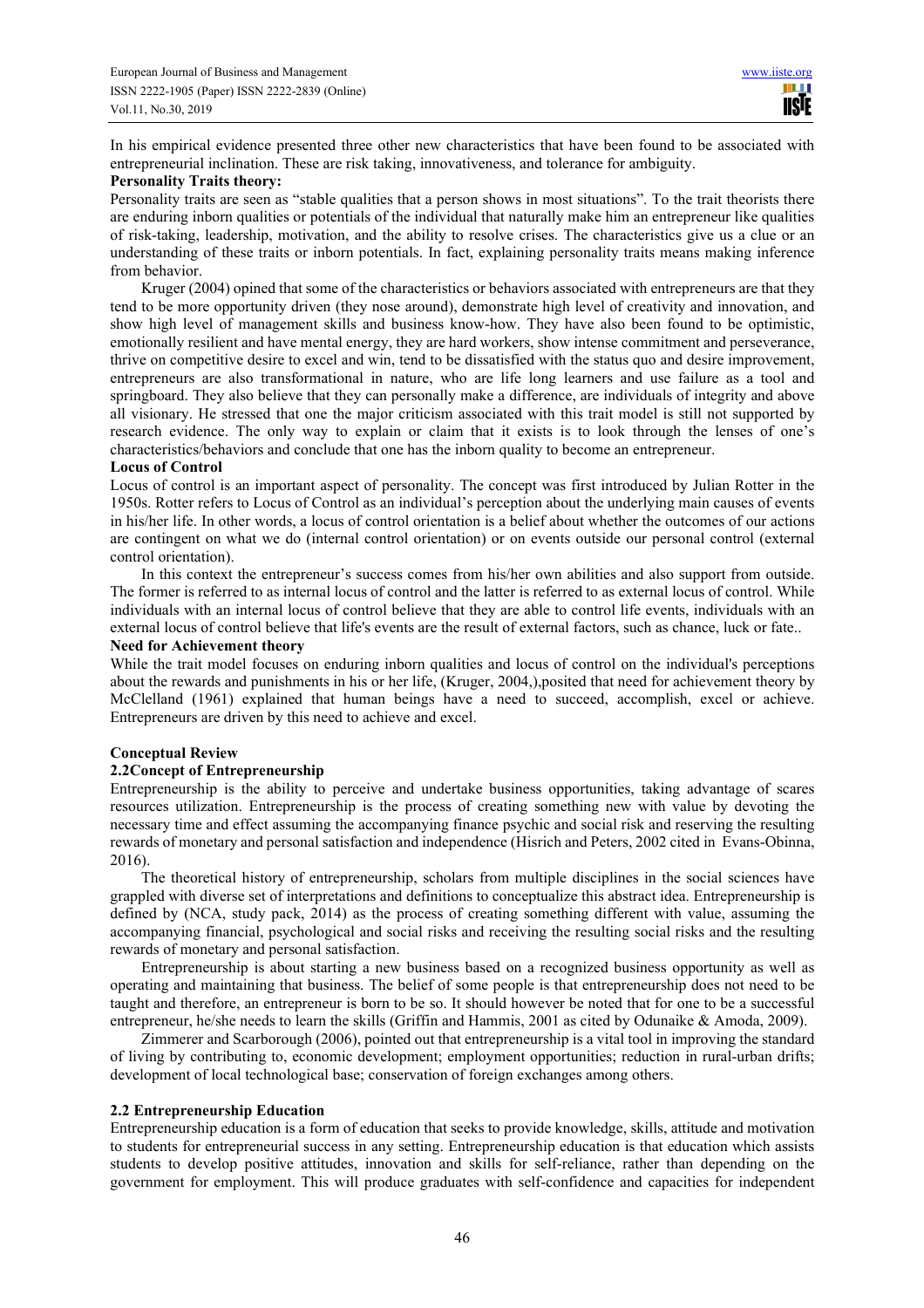thought to discover new information leading to economic development (Emetaron and Obunadike 2008, Oduwaiye,). Entrepreneurship education curriculum in some countries allows students to start real ventures as a formal part of the curriculum (European Commission, 2012). It is believed within the policy circles that from 2006 to 2010 (the first three years of establishing entrepreneurship programme in Nigeria) that at least 50,000 graduates would have gone through entrepreneurship education with sufficient entrepreneurial skills. Out of the projected 50,000 trainees, it is presumed that at least 10,000 graduates would be self-employed and self-reliant by establishing their own business ventures, (Akhuemonkhan, Raimi & Sofoluwe 2013). Entrepreneurship education has been described as an aspect of both responsive and functional curriculum, (Bette, 2012).

Entrepreneurial education is the purposeful intervention by an adult (the teacher) in the life of a learner to impact entrepreneurial qualities and skills to enable the learner to survive in the world of business (Gouws, 2002). It aims at equipping learners with skills, knowledge and dispositions that can help them develop or implement innovative social or business plans, it said to be education that creates the require manpower and skills necessary for accelerated growth, reduce unemployment and poverty and leverages the human capital that Nigeria is endowed with and empowers more people to participate in unleashing Nigerians potentials. (Oghojafor, Kuye, Sulaiman & Okonji 2009, Abdulrafiu & Nura 2017).

It is of great value to state that entrepreneurs were the people whose decisions primarily determined the rate of economic advance**.** The task of determining how much importance to be attributed to entrepreneurs and how much to the economy in which he works, to the nature of market he supplies to the character of labor supplies and the extent of the natural resources is always difficult (NCA, study pack, 2014). Lack of practical skills by graduates of education system has contributed to the failure of many governments to combat poverty through various poverty reduction programmes initiated (Tope. Otaki & Margret, 2014, & Nwabufo & Joshua, 2015).

Okolie, & Ogbaekirigwe (2014) defines Entrepreneurship education as that training, which prepare learners to be accountable and innovative persons who become entrepreneurs' thinkers and contribute to development and sustainable communities; it provides opportunities for youths to be experienced, acquire entrepreneurial knowledge, skills, and attitudes including opportunity recognition, idea creation and marshaling resources in face of risk to chase opportunities, venture creation and operation, creativity and critical thinking. It can be deduced from the forgoing definition that, to become self-employed an individual must have acquired saleable entrepreneurship skills and experience.

The fast pace of development recorded in such nations like Malaysia, Indonesia, Brazil and India among others have clearly shown that development is driven by the innovativeness, creativity and enterprise of the people. Unfortunately, Nigeria has not been able to enact similar feats owing to poor linkage between knowledge and development and between the private and public sector of the economy. This may be attributed to late inclusion of entrepreneurial skills in the Nigerian educational system Entrepreneurship education builds the spirit of being entrepreneurs in the minds of the students. Thus, Entrepreneurship education has a way of discouraging laziness and idleness among our teeming population. Most people that are idle today or probably lazy are those that seem to know little or nothing about entrepreneurship. That is, what it takes to develop business plans, start and manage businesses. (Ediagbonya, 2013).

Ojeifo (2012) pointed out that despite numbers of benefits entrepreneurship education offers to the economy, there are still important obstacles that need to be addressed. He observed the following as the major setback to the attainment of education for self-employment:

a) Rampant political and bureaucratic corruption together with the absence of social consensus on important macroeconomic policy issues.

b) Poor access to vocational and skills – development training for rural and urban youths involved in the informal economy.

c) Absence of regulatory mechanisms for effective oversight of enterprise development initiatives, especially those in the MSME space.

d) The presence of administrative and trade barriers that curtail capacity building and inhibit access to technical support.

e) Significant infrastructural deficits (especially with regards to roads and electricity) and systematic irregularities inimical to small businesses.

f) Absence of a pro-active regulatory environment that encourages innovative enterprise development at the grassroots level.

g) No doubt, one of the biggest challenges of any entrepreneur is access to capital.

#### **2.3 Impact of Entrepreneurship Education on Graduates of Higher Institution in Nigeria**

Entrepreneurship education is vital element to development of any society. Scholars such as (Olorunmolu 2005, Tope. Otaki & Margret, 2014, Akhuemonkhan, Raimi &Sofoluwe 2013 & Ukoha, 2017) agreed that entrepreneurship education/skills is essential in shaping attitude, innovations, willingness to apply necessary capital into the production process, gaining expertise to successfully recognize, start and manage their own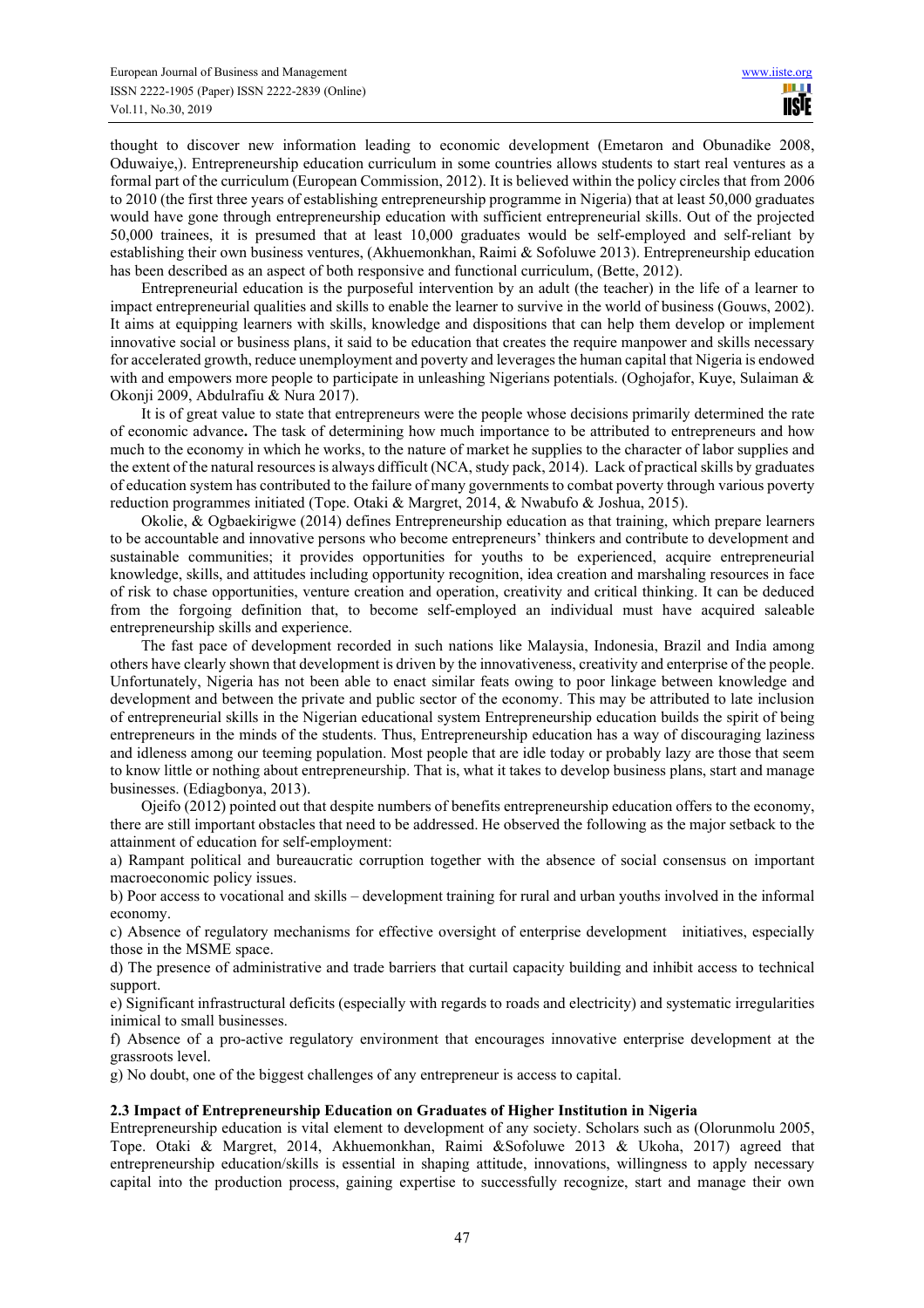business to take advantage of existing opportunities. Entrepreneurship knowledge and skills make vital contributions to economic growth. They also stressed that entrepreneurship education is an inevitable strategy for inculcating entrepreneurial culture and orientation in a nation; creating employment; raising individual incomes; and transforming communities to enhance national economic development

Scholars of entrepreneurship in recent years such as (Awan & Ahmad, 2017) devoted most of their works on assessing the role of entrepreneurship education on the recipients with particular attention on the practicability of the skills acquired for self-reliance, personal attitude, and perceived behavioral control as contributory factors for self-employment. It's on this premise that we also set out to assess the impact of entrepreneurship education on the NCE graduating students of school vocational and technical education. The method and structure of presentation of entrepreneurship education differs from one country to another depending on the level of industrialization and economic advancement.

In USA, entrepreneurship teaching includes "small business management" "new venture creation" and "entrepreneurship" as the commonest name given to courses geared towards inculcating entrepreneurial mindsets in American students. (Solomon, 2008 as cited in Musa & Adewale 2015). They further stated that, the commonest methods of teaching these courses includes discussions, case studies, guest speakers, business plans and lectures by business owners. Structures for entrepreneurship that would make teaching learning more concrete are put in place, with approximately one-third of colleges and universities having an entrepreneurship centre, and one-third having an entrepreneurship professor.

# **2.4 The Role of Vocational and Technical Education in self-employment in Nigeria.**

Vocational and Technical Education (VTE) is fundamental to the development and industrialization of nations. Thus the skills, abilities and competencies that are needed by the nation are embedded in vocational and technical education, which are central to a nation's social and economic emancipation, (Kehinde & Adewuyi, 2015 & Olaitan, 1996) highlighted this fact where they observed that apart from individual being the primary beneficiaries of vocational and technical education, the nation stands as fundamental beneficiary to such kind of education.

Adeniyi (2012) described a model of infusing entrepreneurship into vocational and technical education. According to him, this model suggests infusion of entrepreneurial education into vocational and technical education as part of solution to the persistent socio-economic problems, especially unemployment among youths and high incidence of poverty in the country. The need for entrepreneurship education has to be upheld by the society and it calls for reorientation among students and their teachers. This will ensure debunking and unlearning the earlier belief of been employed rather than self-employment after schooling. The government is expected to play a greater role in providing the necessary atmosphere and policy framework for the success of this transformation process. Students while in school will acquire the necessary skills and training, identify an opportunity to exploit and eventual creation of their venture.

The aggregation of individual efforts and emergent of large number of business will promote the economic growth and development in the country and consequently led to reduction in socio-economic challenges. Vincett and Farlow (2008 as cited in Adeniyi, 2012) in their research work identified and suggested some task for educators that are involve in entrepreneurship training and this will go a long way in explaining and clarifying the above mentioned model, viz;

1) Student must have a serious business idea: They are of the opinion that good ideas cannot be invented to order. Normally students were asked to produce a business plan and their assessment is basically rest on that. Therefore, they are urging to provide a realistic guided experience of the entrepreneurial life, which can be done if students are truly committed to their own real ideas and can actually be entrepreneurs not pretending to be so during their course.

2) A formal business plan is not required, but planning itself is important: many studies have argued on the position of business plan. They raised a question on whether formal business plan correlate with business success. According to them "it may even be counterproductive, time consuming and perhaps psychologically diminishing flexibility in the early state of the actual operations". However, several authors described business plan as foundation for business success, and road map or blue print for action and a strategy for avoiding waste of resources, (Fasua, 2006 & ANAN, study pack, 2014).

3) Insist on extensive, direct student contact with outside community, to validate and optimize the ideas: This explains the need for students to learn in an uncontrolled environment which is far from institutional context through relationship with stakeholders (customer, suppliers and competitors). The students can modify their ideas based on their direct experience outside the university or institution. It is the duty of the educator to make sure that students established contact with outsiders.

4) The number of businesses is limited so as to allow a highly interactive environment: Classroom environment is identified as a key complement of student entrepreneurial workshop. The bulk of classroom time is devoted to students discussing their experiences. It allows free flow of business ideas with diverse concept and experience. It also provides an opportunity for the student to experience the creative intuitive and lateral thinking from various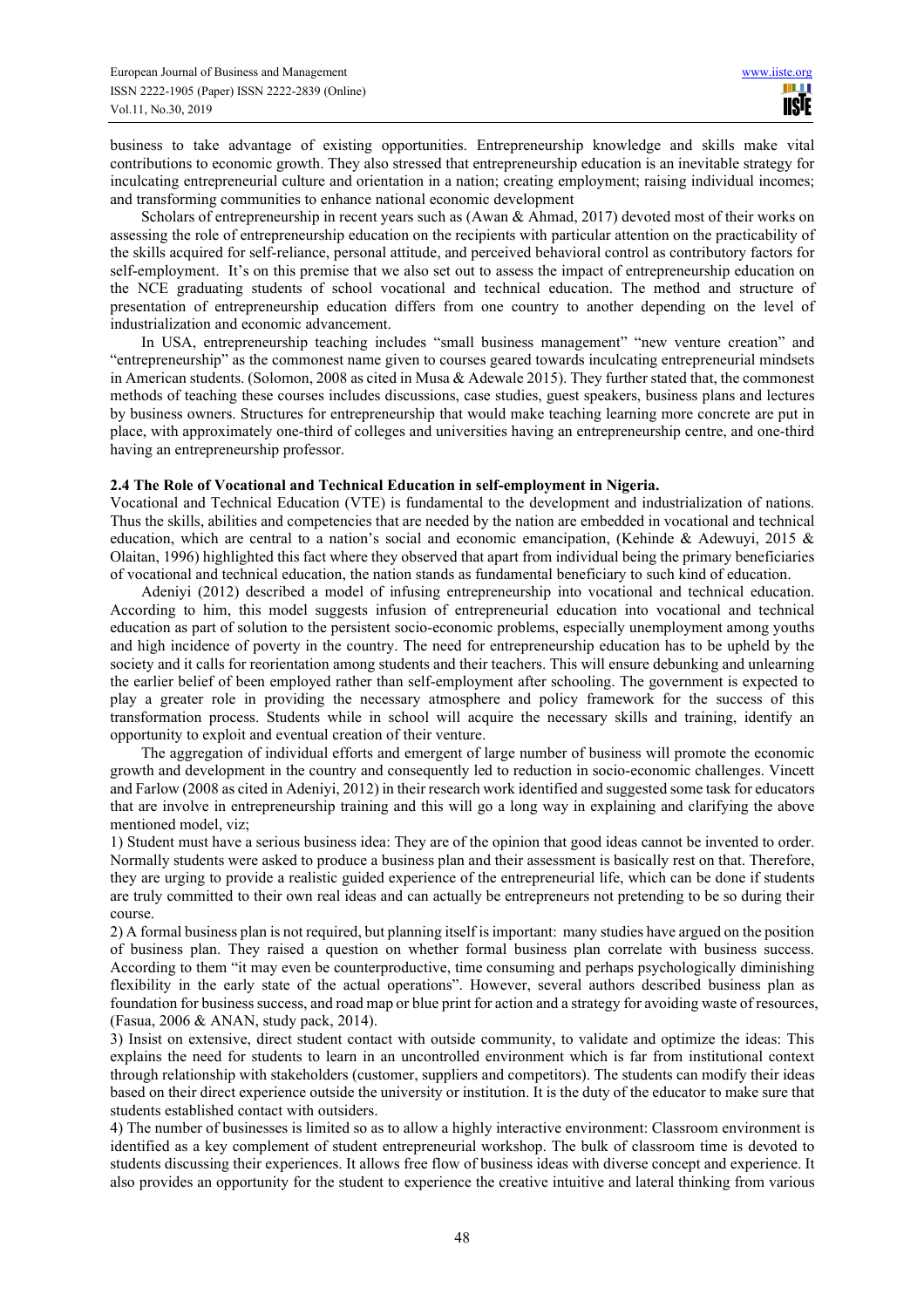people. There was limited research in this aspect of selection of entrepreneurship, but since 1985, there has been an increased interest in entrepreneurial careers in education.

#### **2.5 Empirical Review**

Similar studies like Afolabi et el (2017) on the Effect of Entrepreneurship Education on Self-Employment Initiatives among Nigerian Science & Technology Students concluded with the use of regression analysis, the result revealed that entrepreneurship education is a good policy and it has positive effect on selfemployment initiatives.

Musa, & Adewale, (2015), investigate effects of entrepreneurship education on willingness to own personal business among Nigerian university graduates. The study found that the current structure of entrepreneurship courses in the Nigerian universities is meant to address the issue of graduate unemployment and poverty eradication.it also concluded that method of teaching entrepreneurship education is only restricted to classroom. Izedonmi & Okafor (2010), assessed The Effect of Entrepreneurship Education on Students' Entrepreneurial

Intentions and result revealed that the study makes it clear that entrepreneurial characteristics of youth are diverse and their exposure to entrepreneurship education for a period of four years is capable of provoking the intention of becoming entrepreneurs.

# **3.0 Methodology**

#### **3.1 Research Design**

The methodological approach employed in this study is survey design on NCE graduating students of Vocational and Technical Education, of Aminu Saleh College of Education, Azare Bauchi State, Federal College of Education (Technical) Potiskum and Federal College of Education (Technical) Gombe.in the North East Zone, Nigeria. The purpose of this study is to assess the impact of entrepreneurship and vocational/technical education on graduating students of Vocational and Technical Education to be self-employed. The researchers attempt to find out the impact of entrepreneurship and vocational/technical education after the graduating students has been exposed to various skills acquisition programs of entrepreneurship and vocational/technical education.

# **3.2 Population of the study and Sampling Technique**

The targeted population of this study is the graduating NCE students of School of Vocational and Technical Education, College of Education, Azare Bauchi State, Federal College of Education (Technical) Potiskum and Federal College of Education (Technical) Gombe comprising five Schools/Departments namely Agriculture Education, Business Education (Accounting and Secretarial options), Fine and Applied Art Education, Home Economic Education and Technical Education with a total population shown in table 3.1 below Table; 3.1

| 1001 |                                                |          |          |                 |              |
|------|------------------------------------------------|----------|----------|-----------------|--------------|
| S/N  | Department                                     | No. of   | No. of   | No. of          | <b>Total</b> |
|      |                                                | students | Students | <b>Students</b> |              |
|      |                                                | ASCOE    | FCE(T)   | FCE(T)          |              |
|      |                                                | Azare    | Potiskum | Gombe           |              |
|      | Agricultural Education                         | (210)    | (134)    | (162)           | (506)        |
| 2    | Education(Accounting<br>and<br><b>Business</b> |          |          |                 |              |
|      | Secretarial option)                            | (136)    | (44)     | (660)           | (840)        |
|      | Fine and Applied Art Education (ECE)           | (19)     | (53)     | (27)            | (99)         |
| 4    | Home Economics Education                       | (14)     | (31)     | (44)            | (89)         |
|      | Technical Education                            | (35)     | (-)      | (171)           | (206)        |
|      | Total                                          | (414)    | (262)    | (1064)          | (1740)       |

# **3.3 Sample and Sampling Technique**

The sample size was determined with the use of Krejcie and Morgan (1970) sampling method table. The population which stood at 1740 this fall between 308 and 322at 5%nmargin of error that is, at 95% confidence level, the range of the two figures is 315. The research distributes the sample size based on proportion of the population of each institution under study. Simple random techniques were utilized in selecting respondents to respond to the questionnaire items. Structured questionnaires with five points Likard scale (Strongly Agree 'SA', Agree 'A', Neutral, 'N', Disagree, 'D', Strongly Disagree, 'SD') was distributed to elicit data to answer the research questions earlier raised.

# **4.0 RESULTS AND DISCUSSION**

In this chapter, the results of the study are presented. Descriptive statistics: simple percentage, mean and standard deviation were used to answer all the two research questions raised in this study, while chi-square statistics was used to test the two hypotheses formulated.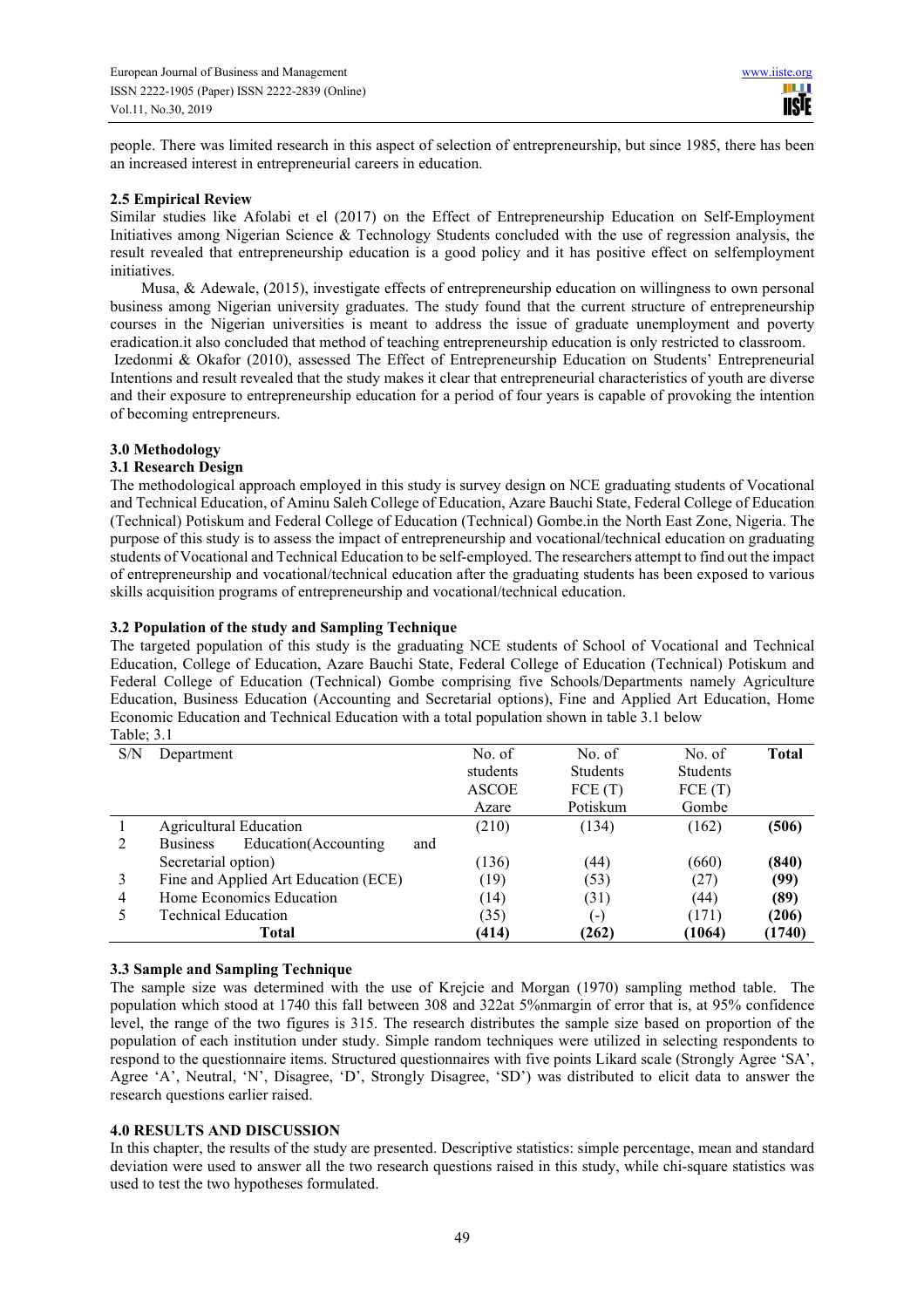# **4.1 Answering of Research Questions**

**Research Question One:** Do the entrepreneurship education and VTE courses equipped the graduating students of School of VTE with needed business skills that would make them self-employed?

**Table 4.1: Mean and Standard Deviation ratings on whether entrepreneurship education and VTE courses equipped the graduating0 students of School of VTE with needed business skills that would make them selfemployed** 

| S/N | $N = 284$<br><b>Item statement</b>                                                                                                                      | $\bar{\textbf{X}}$ | <b>SD</b> | Remark |
|-----|---------------------------------------------------------------------------------------------------------------------------------------------------------|--------------------|-----------|--------|
| 1.  | Attendance of entrepreneurship education and practical carried-out add<br>value to VTE graduates' knowledge and economic competitiveness.               | 4.32               | 0.87      | Agreed |
| 2.  | NCE graduates who have access to entrepreneurship and VTE education<br>are better economically empowered than those with no access.                     | 4.10               | 1.04      | Agreed |
| 3.  | VTE graduates need not entrepreneurship education for self-employment<br>initiatives.                                                                   | 3.51               | 1.43      | Agreed |
| 4.  | Self-employment initiatives and engagement is made possible if the<br>syllabus of VTE courses are delivered entrepreneurially.                          | 4.00               | 1.04      | Agreed |
| 5.  | Entrepreneurship and VTE education enhances graduates' willingness to be<br>self-employed.                                                              | 4.20               | 1.04      | Agreed |
| 6.  | Field trips to Businesses/Companies enhance VTE graduates' knowledge<br>and provide opportunity to increase interest for self-reliant and sustenance.   | 4.33               | 0.92      | Agreed |
| 7.  | Entrepreneurship education/training can stimulate VTE graduates to start<br>business venture without much or less stress.                               | 4.10               | 0.99      | Agreed |
| 8.  | With the help of VTE courses being skill acquisition in nature and<br>Entrepreneurship education, starting business to self-employed is made<br>easier. | 4.23               | 0.93      | Agreed |
| 9.  | Entrepreneurship education help VTE graduates to become future oriented. 4.27                                                                           |                    | 1.02      | Agreed |
|     | Grand Mean<br>$\qquad \qquad \qquad$                                                                                                                    | 4.12               |           | Agreed |

KEY:  $N =$  Number of sampled nursing mothers,  $\overline{X}$  = Mean, SD = Standard Deviation Source: Fieldwork, 2019

Information in Table 4.1 presented mean and standard deviation ratings on whether entrepreneurship education and VTE courses equipped the graduating students of School of VTE with needed business skills that would make them self-employed. Table 4.1 revealed that all nine item statements sought to uncover information on this were unanimously agreed upon by the respondents. This is true because the minimum calculated mean value from all the nine items yielded 3.51, while the maximum calculated mean value produced 4.33. These computed mean values are greater than cut-off (3.00) point of five-point scale used in this study. The overall grand mean value for all the nine item statements yielded 4.12 (greater than cut-off of 3.00), showing that NCE graduates believes that entrepreneurship education and VTE courses equipped the graduated students of School of VTE with needed business skills that would make them self-employed. A glance at each of the item statement calculated standard deviation, it can be seen that they are all lower than cut-off point (3.00) explaining that there was closeness in the ratings of respondents (NCE graduates) while responding to the questionnaire.

**Research Question Two:** Are the graduating students possess personality traits that would enable them sustain the business after being self-employed?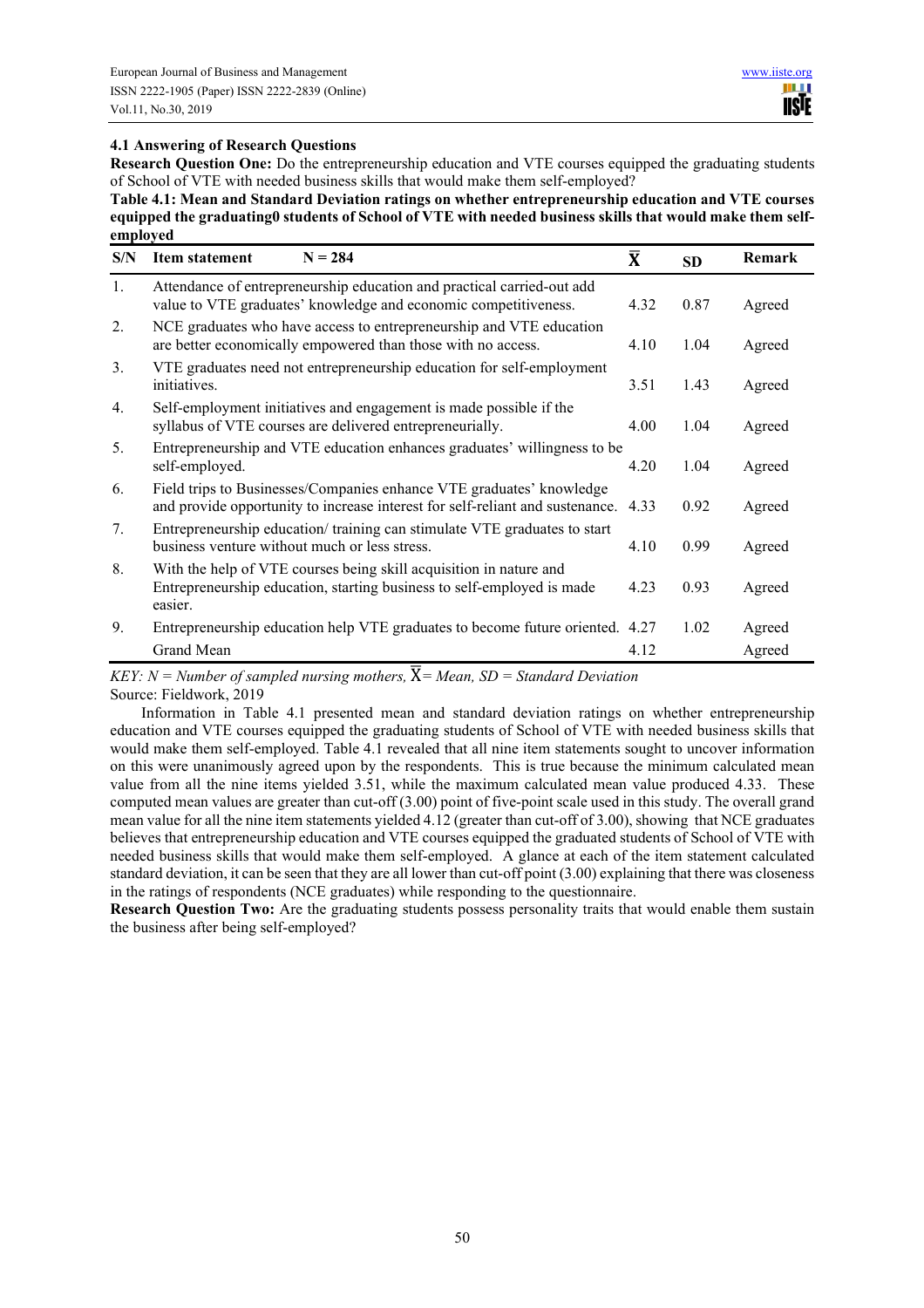# **Table 4.2: Mean and Standard Deviation ratings on whether graduating students possess personality traits that would enable them sustain the business after being self-employed**

| S/N | $N = 284$<br>Item statement                                                                                                                | $\bar{\textbf{X}}$ | <b>SD</b> | Remark |
|-----|--------------------------------------------------------------------------------------------------------------------------------------------|--------------------|-----------|--------|
| 1.  | I want my life to be determined by my own actions                                                                                          | 4.31               | 0.92      | Agreed |
| 2.  | When I make plans, I am almost certain to make them work                                                                                   | 4.06               | 1.02      | Agreed |
| 3.  | People like myself have very little chance of protecting our personal interests<br>when they conflict with those of strong pressure groups | 3.82               | 1.20      | Agreed |
| 4.  | I feel like what will happens in life is largely determined my powerful people                                                             | 4.09               | 1.10      | Agreed |
| 5.  | I will spend some time every day developing new idea                                                                                       | 4.21               | 1.03      | Agreed |
| 6.  | I will work hard to get what I want                                                                                                        | 4.31               | 0.97      | Agreed |
| 7.  | In order to have my plans work I have to make sure that they fit in with<br>desires of people.                                             | 4.03               | 1.09      | Agreed |
| 8.  | I give up on things before completing them                                                                                                 | 3.89               | 1.20      | Agreed |
| 9.  | When I set important goals for myself I rarely achieve them                                                                                | 4.04               | 1.02      | Agreed |
| 10. | When I decide to do something new I go right to work on it                                                                                 | 4.13               | 1.07      | Agreed |
| 11. | Failure makes me try harder                                                                                                                | 4.09               | 1.12      | Agreed |
|     | 12. I am a self-reliant person                                                                                                             | 4.31               | 0.95      | Agreed |
| 13. | I give up easily                                                                                                                           | 3.63               | 1.41      | Agreed |
|     | Grand Mean                                                                                                                                 | 4.07               |           | Agreed |

KEY:  $N =$  Number of sampled nursing mothers,  $\overline{X}$  = Mean, SD = Standard Deviation Source: Fieldwork, 2019

Information in Table 4.2 revealed mean and standard deviation ratings on whether graduating students possess personality traits that would enable them sustain their business after being self-employed. It was uncovered in the Table 4.2 that the entire thirteen item statements were used to illicit information on this were unanimously agreed upon by the respondents. This is because the minimum calculated mean value from all the nine items yielded 3.63, and the maximum calculated mean value was 4.31. These computed mean values are greater than cut-off (3.00) point of five-point scale used in this study. Similarly, the overall grand mean value for all the 13 item statements yielded 4.07 (greater than cut-off of 3.00), indicating that NCE graduating students possess personality traits that would enable them sustain their business after being self-employed. A glance at each of the item statement calculated standard deviation, it can be seen that they are all lower than cut-off point (3.00) indicating that there was closeness in the ratings of respondents (NCE graduates) while responding to the questionnaire.

# **4.2 Testing of Research Hypotheses**

Based on the objectives and the research questions formulated in the study, two null hypotheses were tested using chi-square statistics.

# **Null Hypothesis One**

**Ho1:** Entrepreneurship education and VTE courses are independent on the student's employment status **Table 4.3: Chi-Square analysis of Entrepreneurship education and VTE courses on graduating student's employment status** 

| <b>Students' Present</b> | <b>Respondents' Responses</b> |                |          |              |    |                 |               |                 |
|--------------------------|-------------------------------|----------------|----------|--------------|----|-----------------|---------------|-----------------|
| <b>Employment Status</b> | A                             |                | D        | <b>Total</b> | df | $\gamma^2$ crit | $\chi^2$ cal. | <b>Decision</b> |
| Self-employed            |                               | 14             | 64       | 79           |    |                 |               |                 |
|                          | $0.4\%$                       | $4.9\%$        | 22.5%    | 27.8%        |    |                 |               |                 |
| Private employed         |                               | 13             | 74       | 88           |    |                 |               |                 |
|                          | $0.4\%$                       | 4.6%           | 26.1%    | 31.0%        |    |                 |               |                 |
| Public employed          |                               | 2              | 46       | 49           |    |                 |               |                 |
|                          | $0.4\%$                       | $0.7\%$        | $16.2\%$ | $17.3\%$     | 6  | 2.45            | 10.70         | Dependent       |
| Not employed             | 3                             | $\overline{4}$ | 61       | 68           |    |                 |               |                 |
|                          | $1.1\%$                       | 1.4%           | 21.5%    | 23.9%        |    |                 |               |                 |
| Total                    | 6                             | 33             | 245      | 284          |    |                 |               |                 |
|                          | $2.1\%$                       | 11.6%          | 86.3%    | 100.0%       |    |                 |               |                 |

*KEY: A* = *Agreed, U* = *Undecided, D* = *Disagreed, df* = *degree of freedom,*  $\chi^2$ *crit* = *critical chi-square value,*  $\chi^2$ *cal. = calculated chi-square value, α = level of significance,* 

Source: Fieldwork, 2019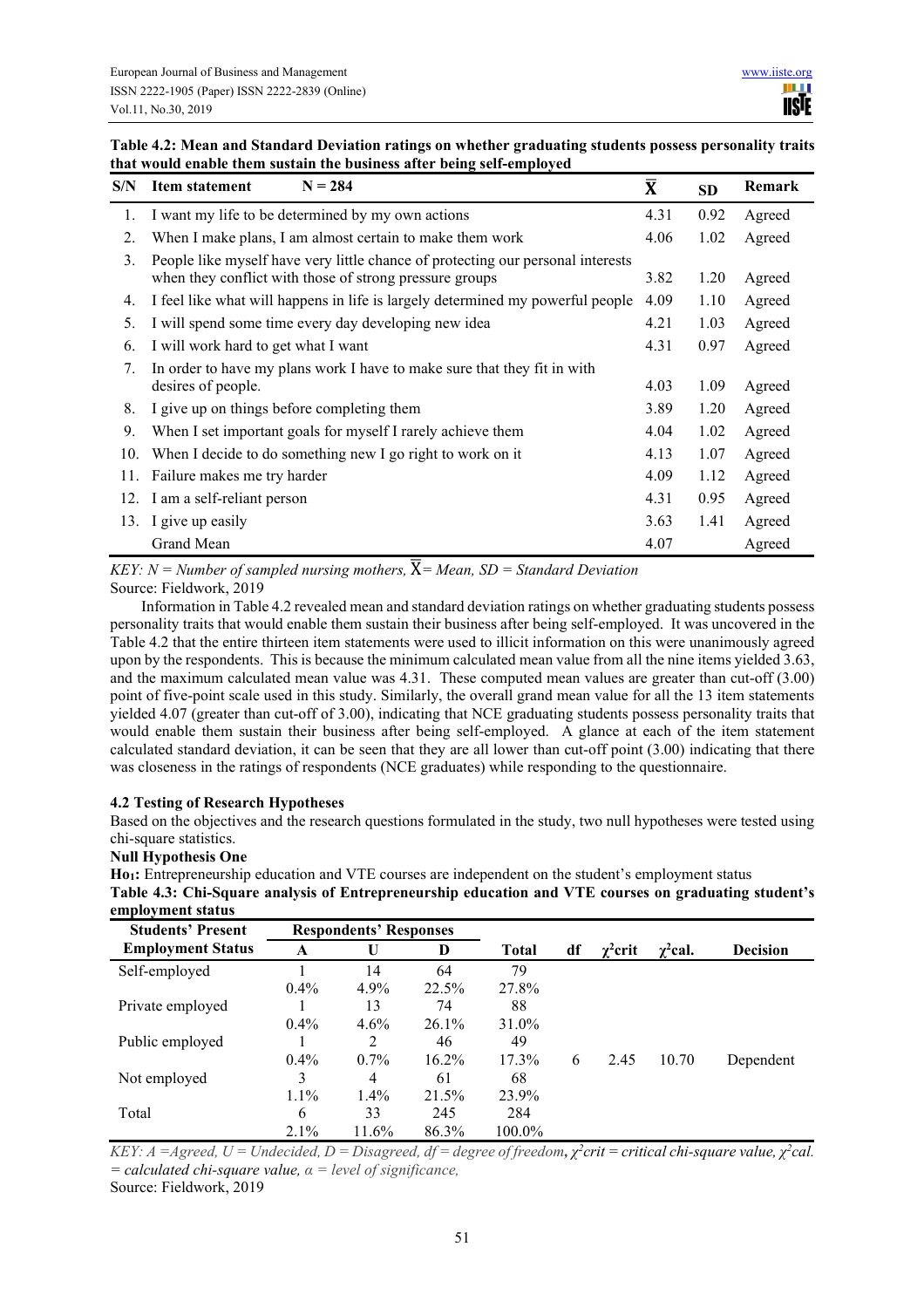Information in the Table 4.3 revealed chi-square analysis of entrepreneurship education and VTE courses on graduating student's present employment status. It was uncovered that computed chi-square value (10.70) was greater than critical chi-square value (2.45). Therefore, the null hypothesis two which states that entrepreneurship education and VTE courses is independent on the graduating student's employment status was rejected. This implies entrepreneurship education and VTE courses taught by the lecturers to the students have association with graduating students' present employment status.

#### **Null Hypothesis Two**

**Ho2:** Personality traits of graduating students of School of VTE are independent on the graduating student's employment status

**Table 4.4: Chi-Square analysis of p**ersonality traits of students of school of VTE **on graduating student's employment status** 

| <b>Students' Present</b> | <b>Respondents' Responses</b> |         |          |              |    |               |               |          |                 |
|--------------------------|-------------------------------|---------|----------|--------------|----|---------------|---------------|----------|-----------------|
| <b>Employment</b>        | D                             | U       | A        | <b>Total</b> | df | $\chi^2$ crit | $\chi^2$ cal. | $\alpha$ | <b>Decision</b> |
| <b>Status</b>            |                               |         |          |              |    |               |               |          |                 |
| Self-employed            | 3                             | 16      | 60       | 79           |    |               |               |          |                 |
|                          | $1.1\%$                       | $5.6\%$ | 21.1%    | 27.8%        |    |               |               |          |                 |
| Private employed         | $\theta$                      | 12      | 76       | 88           |    |               |               |          |                 |
|                          | $0.0\%$                       | 4.2%    | 26.8%    | 31.0%        |    |               |               |          |                 |
| Public employed          | $\theta$                      | 6       | 43       | 49           |    |               |               |          |                 |
|                          | $0.0\%$                       | $2.1\%$ | $15.1\%$ | $17.3\%$     | 6  | 2.45          | 9.30          | 0.05     | Dependent       |
| Not employed             | 2                             | 6       | 60       | 68           |    |               |               |          |                 |
|                          | $0.7\%$                       | $2.1\%$ | 21.1%    | 23.9%        |    |               |               |          |                 |
| Total                    | 5                             | 40      | 239      | 284          |    |               |               |          |                 |
|                          | 1.8%                          | 14.1%   | 84.2%    | 100.0%       |    |               |               |          |                 |

KEY: A =Agreed, U = Undecided, D = Disagreed, df = degree of freedom,  $\chi^2$ crit = critical chi-square value,  $\chi^2$ cal. *= calculated chi-square value, α = level of significance,* 

Source: Fieldwork, 2019

Information in the Table 4.4 uncovered chi-square analysis of **p**ersonality traits of students of school of VTE on graduating student's present employment status. It is evident that evaluated chi-square value (9.30) is greater than critical chi-square value (2.45). Therefore, the null hypothesis four which states that personality traits of students of School of VTE are independent on the graduating student's employment status was rejected. This implies students' personality traits have a clear association on the present employment status of graduating students. In essence, students' personality traits as potential business tycoon are dependent on present student's employment status.

# **4.3 Summary of Research findings**

Based on the data collected ad analyzed from the graduating students across some selected Colleges of Education in the North-East zone, Nigeria, the following findings were uncovered from the study that:

- (1) NCE graduating students believe that entrepreneurship education has impact on the graduating students in order to be self-employed.
- (2) NCE graduating students believes that entrepreneurship education and VTE courses equipped the graduated students of School of VTE with needed business skills that would make them self-employed
- (3) NCE graduating students possess personality traits that would enable them sustain their business after being self-employed
- (4) Entrepreneurship education and VTE courses taught by the lecturers to the students have association with graduating students' present employment status
- (5) Students' personality traits have a clear association on the present employment status of graduating students

# **4.4 Discussion of Findings**

Whenever entrepreneurship education is mention mind is cast on the recipients of such education. Majority of the graduating VTE NCE students that form the population of this study, fall between 22-35 years (age). On the analysis of the results, the calculated mean value (4.24) is affirming the entrepreneurship education has positive impact on the NCE graduating students to be self-employed. This is in line the studies of (Olufemi 2018, Peter 2015), who all posited that, the students are interested in entrepreneurship studies. The students have a positive attitude to start their own business when they graduate. The student demands more practical entrepreneurship. Entrepreneurship education has a positive effect on entrepreneurial intention. Offering entrepreneurship education course is aiding students in development of favorable entrepreneurial attitudes and their intention to start a new venture.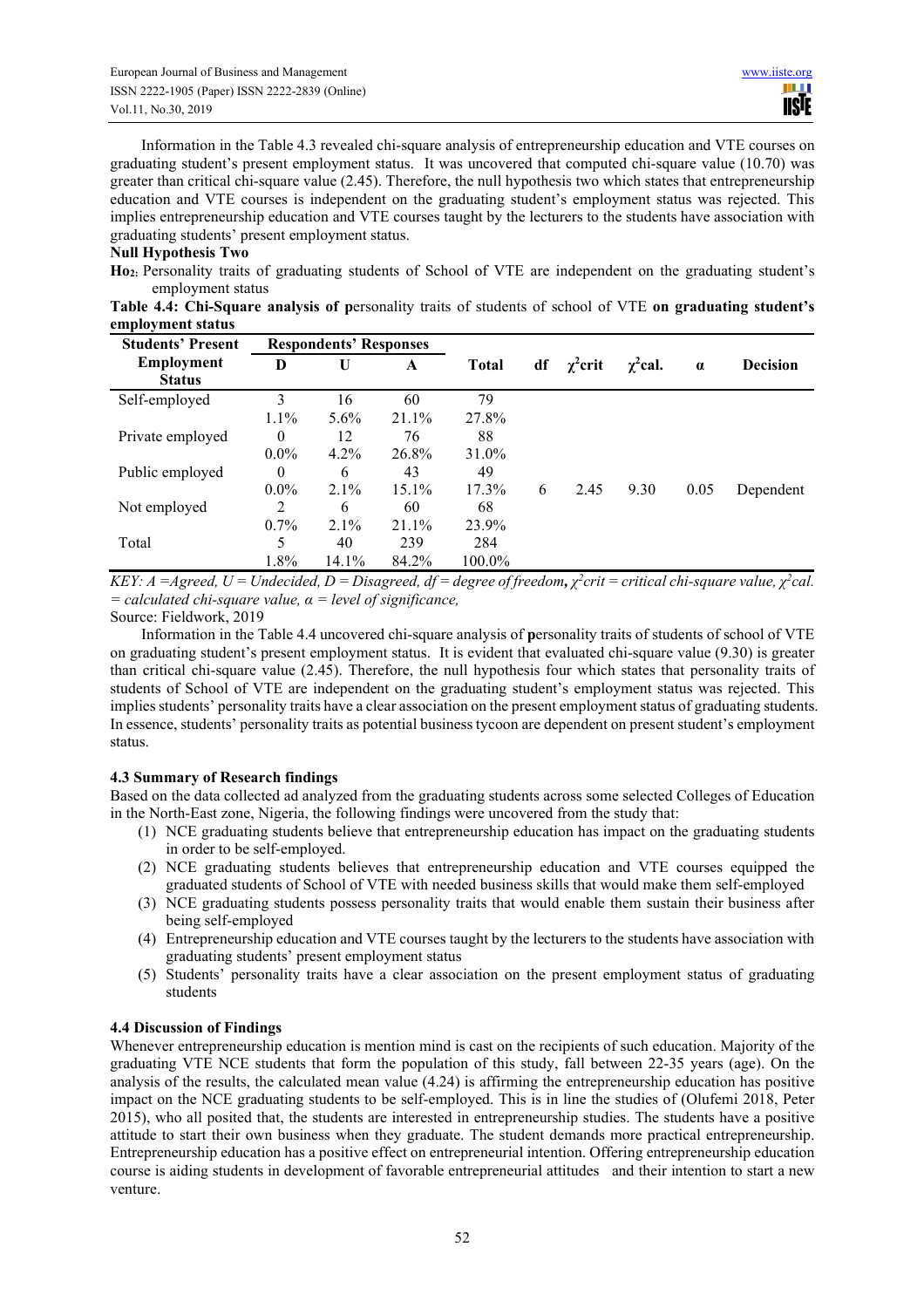The result shows that most of the students agree that personality traits have positive relations with entrepreneurial skills that make them self-employed. This is associated with the students examined being vocational and technical oriented.

On the personality trait of the graduating VTE NCE students, the result shows that they possess these traits that can make them future entrepreneurs and sustained themselves after graduation.

This was also asserted in a study conducted by (Oguntimehin, Y.A. and Nwosu, J.C., 2014) title "Building a Sustainable Development Through Entrepreneurship Education in Nigeria" that man is created with certain potentialities with an inbuilt personality traits. The main goal of development is for an environment to display it capabilities and opportunities for present and future generation.

Entrepreneurship Education and VTE expose NCE students to world of work after graduation. As observed in the results and analysis, entrepreneurship, Vocational and Technical courses offered at NCE, prepare students of this type of institution to be able to recognize and start a profitable venture with little resource available to them.

#### **Conclusion**

The study has revealed that entrepreneurship and VTE in the selected NCE awarding institutions have a strong influence in NCE students to be self-employed. The students' develop interest in creation of wealth through entrepreneurial activities, new idea on how to recognize and exploit opportunities, enable them to use their special talents effectively.

Literature reviewed shown that entrepreneurship education has been the effective tools employed globally to minimize unemployment rate. Both developed and developing nations have over the years adopted policies that encourage impacting entrepreneurial skills to younger generation at post primary and higher institutions. The north-east zone has suffered vigorously with activities of insurgency and with entrepreneurship education youth will realized their potentialities rather than engaging in crime that is capable of derailing the zone backward in effect reducing youth unemployment.

#### **Recommendations**

Based on the findings we recommended that entrepreneurship education should dwell more on practical to bust the personal qualities such as creativity, initiative, risk-taking, self-confidence and opportunity recognition. Government at State and Federal level should come up with programs that would provide practical training to graduating students to argument the theory leant in the class and provide them with resources (financial and/or otherwise) to enhance their skills in planning, starting and managing a small business under a close supervision. In addition federal government should introduce youth empowerment packages for North-East zone to revive socio-economic activities in the zone. This would help in diverting the youth mind-set in this zone from insurgency to industrialization.

#### **Reference**

Adeniyi, B. A. (2012); The Role of Entrepreneurship Education in Vocational and Technical Education

- Akhuemonkhan, I. A., Raimi, L. & Sofoluwe, A. O (2013). Entrepreneurship Education and Employment Stimulation in Nigeria; Journal of Studies in Social Sciences (ISSN 2201-4624), 3, (1), pp55-79
- Amadi, R. O. & Adolphus D. (2013);Global Economic Crisis: A Challenge to the Entrepreneurship Development of Technical Vocational Education and Training in Oil and Gas Sector of the Nigerian Economy Journal of Economics and Sustainable Development 4, (12); pp54-61, available Online at: www.iiste.org
- ANAN, (2014), *PEA 3 Entrepreneurial Development; study Pack*: Jos, NCA, Kwall,
- Awan, N. N. & Ahmad N, (2017) Intentions to Become an Entrepreneur: Survey From University Students of Karachi: *International Journal of Business, Economics and Law, Vol. 13, Issue 2.*
- Bette, E. D. (2012), Enhancing the Entrepreneurship Education in Nigeria; American Journal of Social Issues & Humanities (ISSN: 2276 - 6928), 2(4) pp.232-239 Available online http://www.ajsih.org
- Bula O. H. (2012); Evolution and Theories of Entrepreneurship: A Critical Review on the Kenyan Perspective; International Journal of Business and Commerce Vol. 1, No.11: *Published by Asian Society of Business and Commerce Research*: pp81-96 Available online and retrieved on 19th April, 2019 from: https://ijbcnet.com/1- 11/IJBC-12-11106.pdf
- Ediagbonya, K. (2013); The Roles of Entrepreneurship Education in Ensuring Economic Empowerment and Development

European Commission, (2012), *Effect and Impact of Entrepreneurship Programmes of Higher Education*; Brussels.

- Evans-Obinna, R. N. (2016), Entrepreneurship Education for Self Reliance and Economic Development in Nigeria: International Journal of Vocational and Technical Education Research Vol.2, No.2, pp.9-14, Published by European Centre for Research Training and Development UK; Retrieved on  $12<sup>th</sup>$  August, 2018 from: www.eajournals.org
- Fatoki O, & Chindoga L. (2011); An Investigation into the Obstacles to Youth Entrepreneurship in South Africa